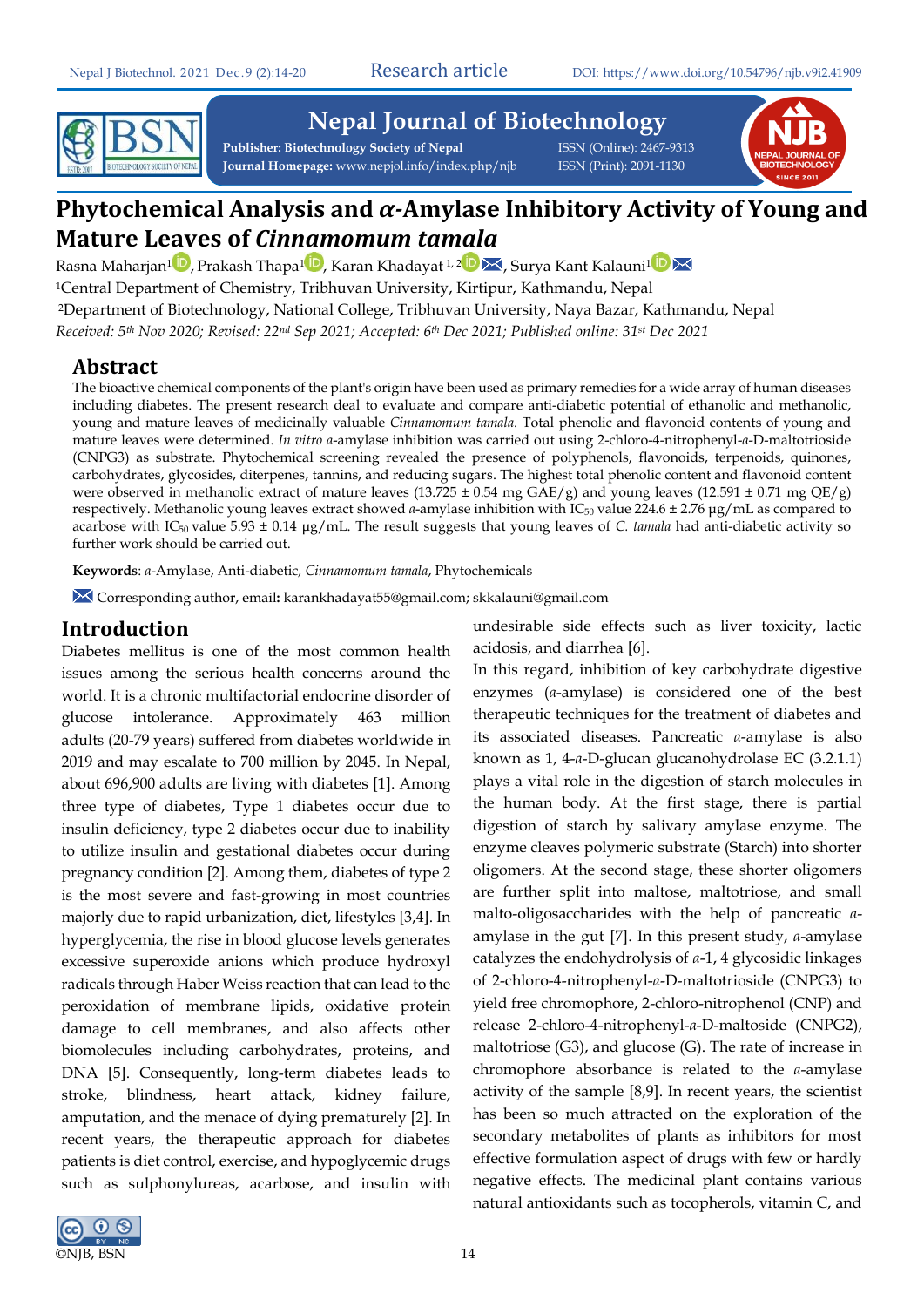phenolic compounds which are capable to neutralize oxidative damage and protecting from various diseases including diabetes [10].

Plants have been the primary medicinal source for centuries to cure a wide array of human diseases, particularly in developing countries like Nepal due to scarce resources, affordability, and insufficient access to conventional treatment. Thus, considering the extraordinary biodiversity of Nepal, there is a need for scientific investigations of plant species. Among the various medicinal plants, *C. tamala* is the focus of this research. *C. tamala* (Buch.-Ham.) T. Nees and Eberm (Luraceace) is one of several traditional remedies used under the Ayurvedic system in Nepal. Its leaves are commonly called tejpat and are used as a common ingredient in cooking. This species is a perennial or evergreen tree up to 7.5 m in height and a girth of about 1.4 cm [11]. Young leaves red-brown, smooth and mature leaves sericeous, glabrescent, and rarely glaucous [12]. Leaves are natural food preservatives for pineapple juice [13]. Besides, tejpat is also a traditional dye-yielding plant [14]. It has been traditionally used as an astringent, stimulant, and carminative [15]. *C. tamala* leaves exhibited significant biological properties with scientific validation including antioxidant [16,17], antimicrobial [18,19,20], anti-diabetic [21,22,23], anticancer [24], and anti-inflammatory [25].

To the best of the authors' knowledge, no scientific literature was published regarding the comparison of young and mature leaves extracts of *C. tamala* to evaluate their bioactivities. The aim of this research was therefore to estimate total phenolic and total flavonoid contents along with the evaluation of *in vitro* anti-diabetic activity of the extracts of *C. tamala* by the microplate-based method.

## **Materials and Methods Chemicals and reagent**

Methanol, ethanol, folin-ciocalteu (FC) reagent were purchased from Qualigens, sodium carbonate, dimethyl sulphoxide (DMSO), potassium acetate, disodium hydrogen phosphate dihydrate, sodium dihydrogen phosphate dihydrate, and sodium chloride were obtained from Fisher Scientific, gallic acid, and quercetin from Hi-media, aluminum chloride from Merck and acarbose, α-amylase from porcine pancreas, and 2 chloro-4-nitrophenyl-α-D-maltotrioside were purchased from Sigma.

### **Collection and authentication of plant materials**

Fresh young and mature leaves of C. tamala were collected separately from Machhegaun, Kathmandu in July 2019. A herbarium specimen was deposited at the Central Department of Botany, Tribhuvan University, and voucher code RM001 was provided.

#### **Extraction**

The collected young and mature leaves were washed properly with water, shade dried, and ground into powder. The extraction was done by cold percolation method. In short, the powder of young and mature leaves was soaked in methanol and ethanol for 72 hrs with occasional shaking at room temperature. After 72 hrs, the solvent was filtered and the filtrate was evaporated using a rotary evaporator under vacuum at  $40^{\circ}$  C [26]. The percentage yield was calculated by the given formula:

% Yield =  $\frac{Dry}{Dry}$  weight of extract  $\times 100$ 

### **Phytochemical screening**

The presence of phytochemicals in the young and mature leaves of *C. tamala* was analyzed through the following standard protocol [27, 28, 29].

### **Estimation of Total Phenolic Content (TPC)**

Crude extract of young and mature leaves of *C. tamala* was estimated for TPC by using FC reagent [30,31,32]. In brief, 20 μL sample was added with 100 μL Folinciocalteu (2 N), accompanied by 80 μL Na<sub>2</sub>CO<sub>3</sub> (1N). The reaction mixture was incubated in dark at room temperature for 15 minutes until the dark blue color was observed. Finally, the absorbance was taken at 765 nm using a spectrophotometer (Synergy LX, BioTek, Instruments, Inc., USA). A standard calibration curve for gallic acid (10-100 μg/mL) was prepared and phenolic content was expressed as milligrams of gallic acid equivalent per gram of dry weight of the extract (mg GAE/g). All experiments were performed in triplicate and expressed as mean ± standard error of mean.

### **Estimation of Total Flavonoid Content (TFC)**

Crude extract of young and mature leaves of *C. tamala* was estimated for TFC by using the aluminum trichloride (AlCl<sub>3</sub>) method [32,33]. Briefly, 20  $\mu$ L sample with 110  $\mu$ L distilled water was added with 60  $\mu$ L ethanol, 5  $\mu$ L AlCl<sub>3</sub> (10%), and 5  $\mu$ L potassium acetate (1 M). The reaction mixture was incubated in dark at room temperature for 30 minutes. After incubation, absorbance was measured at 415 nm using a spectrophotometer (Synergy LX, BioTek, Instruments, Inc., USA). A standard calibration curve for quercetin (10 - 100 µg/mL) was prepared and

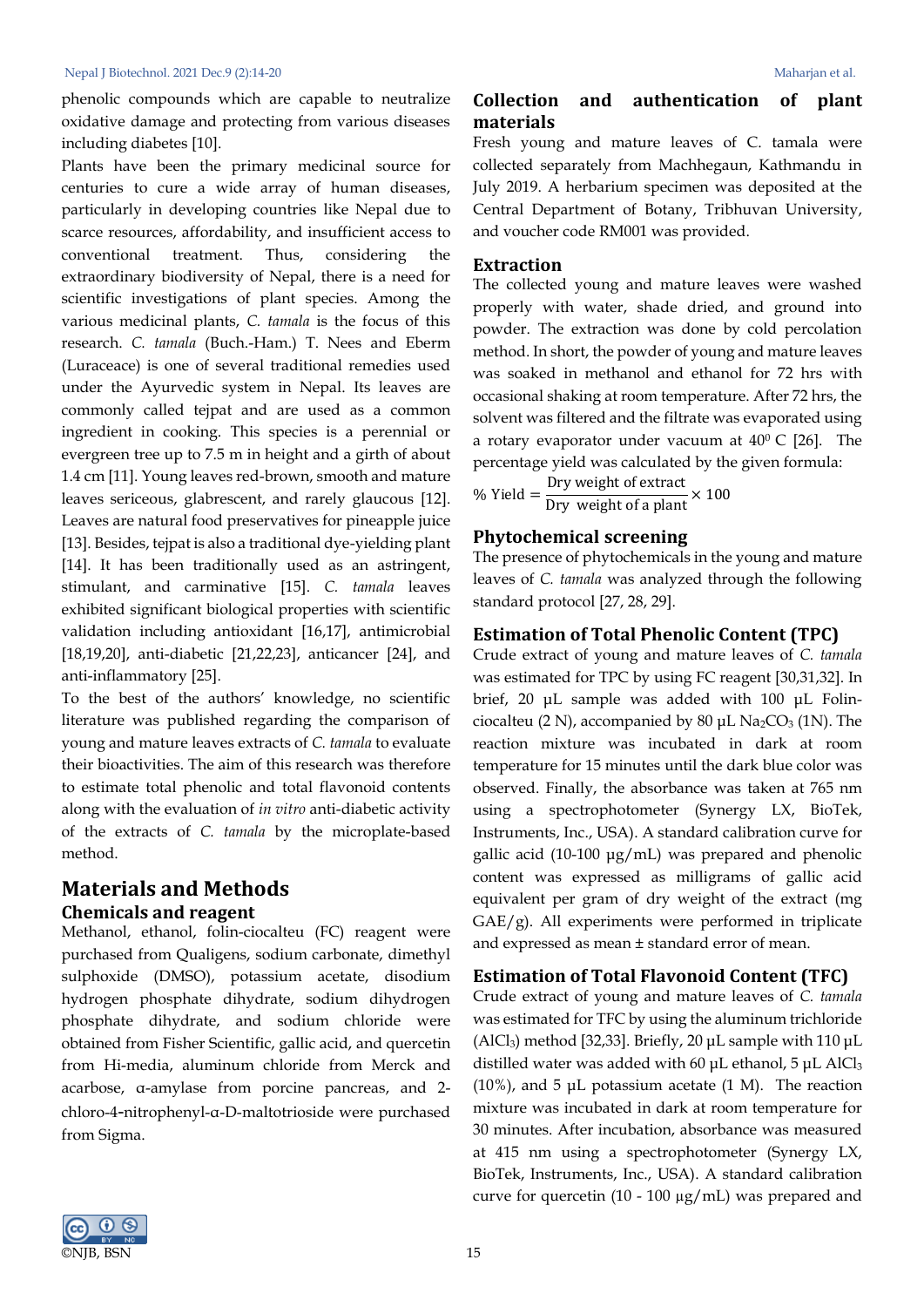flavonoid content was expressed as milligrams of quercetin equivalent per gram of dry weight of the extract (mg QE/g). All experiments were done in triplicate and expressed as mean ± standard error of mean.

### *In vitro* **α-amylase inhibition assay**

The *in vitro α*-amylase inhibition was performed in a microplate reader as previously described method [34]. Firstly, young and mature leaves extract was prepared using 50% DMSO, and the reaction was carried out using 50 mM sodium phosphate buffer (pH 7) with 0.9% NaCl. Concisely, 20 µL of extract of different concentrations  $(31.25 - 1000 \,\mu g/mL)$  was mixed with 80  $\mu$ L of the enzyme at a final concentration of 1.5 U/mL. Then, it was preincubated at 37 °C for 10 min and after pre-incubation, 100 µL CNPG3 substrate at a final concentration of 1 mM was added and left for 15 minutes at the same temperature. The absorbance was measured at 405 nm. DMSO (Not more than 5% was taken as final concentration) was taken as negative control and acarbose as a positive control. All experiments were carried out in triplicate.

$$
\% Inhibition = \frac{A(control) - A(sample)}{A(control)} \times 100
$$

A (control) = Absorbance of enzyme-substrate with 50% DMSO

A (sample) = Absorbance of enzyme-substrate with extract as inhibitor.

#### **Statistical analysis**

The data were analyzed by using Gen 5 Microplate Data Collection and Analysis Software of microplate reader and then by MS Excel. The  $IC_{50}$  value of crude extract was calculated by using Graph Pad Prism version 8 software and the results were expressed as mean ± Standard error mean (SEM).

### **Results Phytochemical screening**

The percentage yield was found to be higher in methanol as compared to ethanol and are given in **Table 1**. The range of percentage yield of mature and young leaves varies from 7.36 to 18.22%. The young leaf had the highest percentage yield (EEY 10.22 % and MEY 18.22 %) and the mature leaf had the lowest percentage yield (EEM 7.36 % and MEM 12.24 %).

The different phytochemical tests had shown the presence of polyphenols, flavonoids, tannins, quinones, carbohydrates, glycosides, terpenoids, and reducing



sugar whereas basic alkaloids are absent in both extracts of *C. tamala* (**Table 2)**.

|  | Table 1. Percentage yield of different extract of C. tamala |
|--|-------------------------------------------------------------|
|--|-------------------------------------------------------------|

| S. No. | Sample                | Percentage yield $(\%$ ) |  |
|--------|-----------------------|--------------------------|--|
| 1      | Ethanolic extract of  | 7.36                     |  |
|        | mature leaf (EEM)     |                          |  |
| 2      | Ethanolic extract of  | 10.22                    |  |
|        | young leaf (EEY)      |                          |  |
| 3      | Methanolic extract of |                          |  |
|        | mature leaf (MEM)     | 12.24                    |  |
| 4      | Methanolic extract of |                          |  |
|        | young leaf (MEY)      | 18.22                    |  |

**Table 2**. Preliminary phytochemical screening of different extract of *C. tamala*

| S. No.                                        | Phytochemicals  | MEM | MЕY | EEM | EE) |
|-----------------------------------------------|-----------------|-----|-----|-----|-----|
|                                               | Polyphenols     |     |     |     |     |
|                                               | Flavonoids      |     |     |     |     |
| 3                                             | <b>Tannins</b>  |     |     |     |     |
| 4                                             | Ouinones        |     |     |     |     |
| 5                                             | Carbohydrates   |     |     |     |     |
| 6                                             | Glycosides      |     |     |     |     |
|                                               | Terpenoids      | +   |     |     | +   |
| 8                                             | Diterpenes      | +   |     |     | +   |
| 9                                             | Reducing sugars |     |     |     |     |
| 10                                            | Basic alkaloids |     |     |     |     |
| "+" indicates presence, "-" indicates absence |                 |     |     |     |     |

## **Total Phenolic and Flavonoid Content**

The TPC value of ethanolic young and mature leaves extract was 9.83 ± 0.30 mg GAE/g and 8.91 ± 0.39 mg GAE/g respectively whereas, the TPC value of methanolic young and mature leaves extract was 11.26 ± 0.17 mg GAE/g and 13.73  $\pm$  0.55 mg GAE/g. The TFC value of ethanolic young and mature leaves extract was 6.82  $\pm$  0.67 mg QE/g and 7.02  $\pm$  0.32 mg QE/g respectively whereas, the TFC value of methanolic young and mature leaves extract was  $12.59 \pm 0.71$  mg QE/g and 11.84 ± 0.66 mg QE/g as shown in **Table 3**.

**Table 3**. Total phenolic and flavonoid content of different extract of C. tamala

| S. No. | Sample | TPC mg $GAE/g$   | TFC mg $QE/g$    |
|--------|--------|------------------|------------------|
|        | MEM    | $13.73 \pm 0.55$ | $11.84 \pm 0.66$ |
| っ      | MEY    | $11.26 \pm 0.17$ | $12.59 \pm 0.71$ |
| 3      | EEM    | $8.91 \pm 0.39$  | $7.02 \pm 0.32$  |
| 4      | FFY    | $9.83 \pm 0.30$  | $6.82 \pm 0.67$  |
|        |        |                  |                  |

**Mean ± SEM (n = 3)**

#### **In vitro α-amylase inhibition assay**

| Table 4. Screening for a-amylase inhibition of different extract |            |                |                  |
|------------------------------------------------------------------|------------|----------------|------------------|
| S. No.                                                           | Sample     | Concentration  | $\%$ Inhibition  |
| 1                                                                | <b>MEM</b> | $500 \mu g/mL$ | < 50             |
| $\mathcal{P}$                                                    | <b>MEY</b> | $500 \mu g/mL$ | $70.33 \pm 0.47$ |
| 3                                                                | <b>EEM</b> | $500 \mu g/mL$ | < 50             |
| 4                                                                | EEY        | $500 \mu g/mL$ | < 50             |
| 5                                                                | Acarbose   | $50 \mu g/mL$  | 96.77±0.028      |
|                                                                  |            |                |                  |

Mean  $\pm$  SEM (n = 3)

The percentage inhibition of young, and mature leaves of *C. tamala* using methnol and ethanol as solvent were screened for  $\alpha$ -amylase inhibitory activity at 500  $\mu$ g/mL **(Table 4)**. Young leaf had the highest inhibition of  $\alpha$ -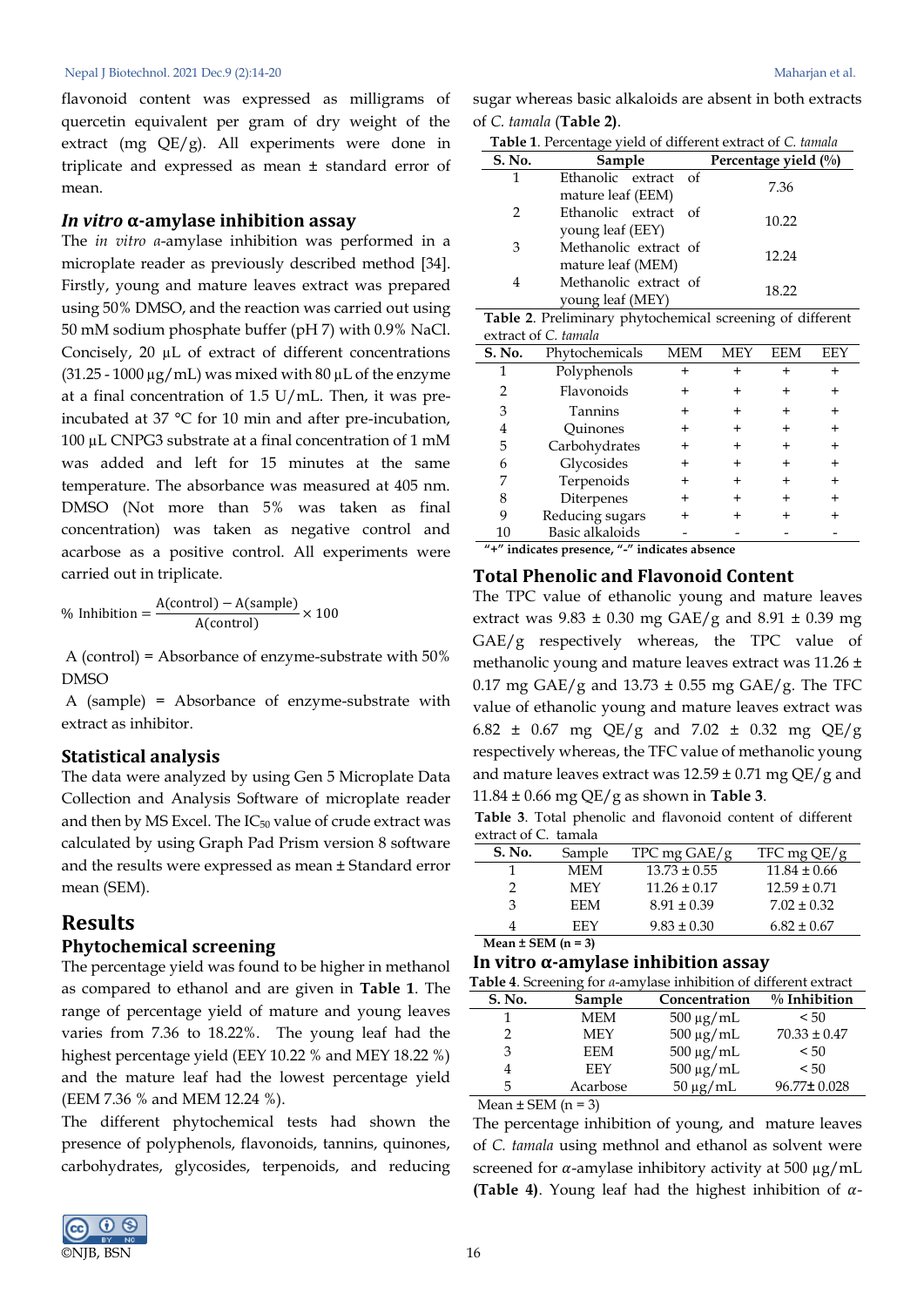amylase enzyme whereas mature leaf showed the lowest inhibition at the same concentration in our study.

Only methanolic extract of young leaves had shown 70.33% inhibition while screening. So, the methanolic extract of young leaves was further assessed for  $IC_{50}$ value at different concentrations (**Table 5)** and was found to be 224.6  $\pm$  2.76  $\mu$ g/mL. However, compared to standard drug acarbose, the methanolic extract of young leaves showed moderate  $\alpha$ -amylase inhibitory activity (**Table 6)** and was found to be 5.93± 0.14 as shown in **Table 7**.

**Table 5**. *α*-Amylase inhibition of methanolic extract of young leaves (MEY) at different concentration

| Concentration      | Inhibition | Inhibition | Inhibition | Mean       |
|--------------------|------------|------------|------------|------------|
|                    | 1          | 2          | 3          | ±          |
|                    |            |            |            | <b>SEM</b> |
| $500 \mu g/mL$     | 70.15      | 69.62      | 71.23      | 70.33      |
|                    |            |            |            | ± 0.47     |
| $250 \mu g/mL$     | 54.80      | 58.59      | 58.38      | 57.26      |
|                    |            |            |            | ± 1.23     |
| $125 \mu g/mL$     | 33.37      | 35.45      | 31.89      | 33.57      |
|                    |            |            |            | ± 1.03     |
| $62.50 \mu g/mL$   | 14.89      | 9.46       | 10.04      | 11.46      |
|                    |            |            |            | ± 1.72     |
| $31.25 \,\mu g/mL$ | 2.83       | 3.78       | 6.78       | 4.46       |
|                    |            |            |            | ± 1.19     |
|                    |            |            |            |            |

Mean  $\pm$  SEM (n = 3)



| Concentration               | Inhibition | Inhibition | Inhibition | Mean±            |
|-----------------------------|------------|------------|------------|------------------|
|                             |            | 2          | 3          | <b>SEM</b>       |
| $50 \mu g/mL$               | 96.82      | 96.75      | 96.72      | $96.76 \pm 0.02$ |
| $25 \mu g/mL$               | 90.08      | 89.93      | 89.80      | 89.94±0.08       |
| $12.5 \,\mu g/mL$           | 77.72      | 77.07      | 76.88      | 77.22±0.25       |
| $6.25 \mu g/mL$             | 55.44      | 51.92      | 53.38      | $53.58 \pm 1.02$ |
| $3.125 \mu g/mL$            | 24.27      | 23.77      | 33.52      | $27.19 \pm 3.16$ |
| $1.563 \,\mu g/mL$          | 5.33       | 6.64       | 4.01       | $5.33 \pm 0.75$  |
| $M_{\text{max}} + CEML = 2$ |            |            |            |                  |

Mean  $\pm$  SEM (n = 3)





| Table 7. IC <sub>50</sub> values of acarbose and potent sample (MEY) |  |  |
|----------------------------------------------------------------------|--|--|
|----------------------------------------------------------------------|--|--|

| <b>S. No.</b>          | Sample   | $IC_{50}$ (µg/mL) |
|------------------------|----------|-------------------|
|                        | Acarbose | $5.93 \pm 0.14$   |
|                        | MFY      | $224.6 \pm 2.76$  |
| Mean $\pm$ SEM (n = 3) |          |                   |

### **Discussion**

Diabetes has been stated as the primary cause of global morbidity and mortality [35]. Retarding the absorption and digestion of carbohydrates in the intestine through inhibition of carbohydrate digestive enzymes such as *α*amylase is one of the therapeutic strategies to minimizing postprandial hyperglycemia [36, 37, 38]. This study reported the potential *in vitro* amylase inhibitory properties of *C. tamala* mature and young leaf by identifying its main phytochemical constituents. Extraction of phytochemicals is the preliminary process for recovering and isolating compounds from the pulverization of plant materials [39]. The extraction yield depends upon different parameters such as solvent with varying polarity, pH, temperature, extraction time, and sample composition [40]. In our study methanolic extracts showed (MEM, MEY) higher yield than that of ethanolic extracts (EEY, EEM). The difference might be due to the high polarity of methanol that may cause higher solubility of phenolics, flavonoids, alkaloids, and terpenoids compounds in methanol as compared to other solvents including ethanol [40, 41,42].

The phytochemicals obtained from *C. tamala* are shown **1** in **Table 2** that was compared with the previously reported study and found similar phytochemical profiling [43]. Our findings exhibited that methanolic extracts have the higher TPC and TFC relative to ethanolic extracts as seen in **Table 3**. Aryal *et al*. suggested that numerous phenolic compounds are present in plant extracts that are responsible for enzyme inhibition supported by TPC (mg GAE/g) and TFC (mg QE/g) of MEM (13.73  $\pm$  0.55, 11.84  $\pm$  0.66), MEY (11.26  $\pm$ 0.17, 12.59  $\pm$  0.71), EEM (8.91  $\pm$  0.39, 7.02  $\pm$  0.32), and EEY  $(9.83 \pm 0.30, 6.82 \pm 0.67)$  respectively [44]. Phenolics and flavonoids compounds such as quercetin, ferulic acid,

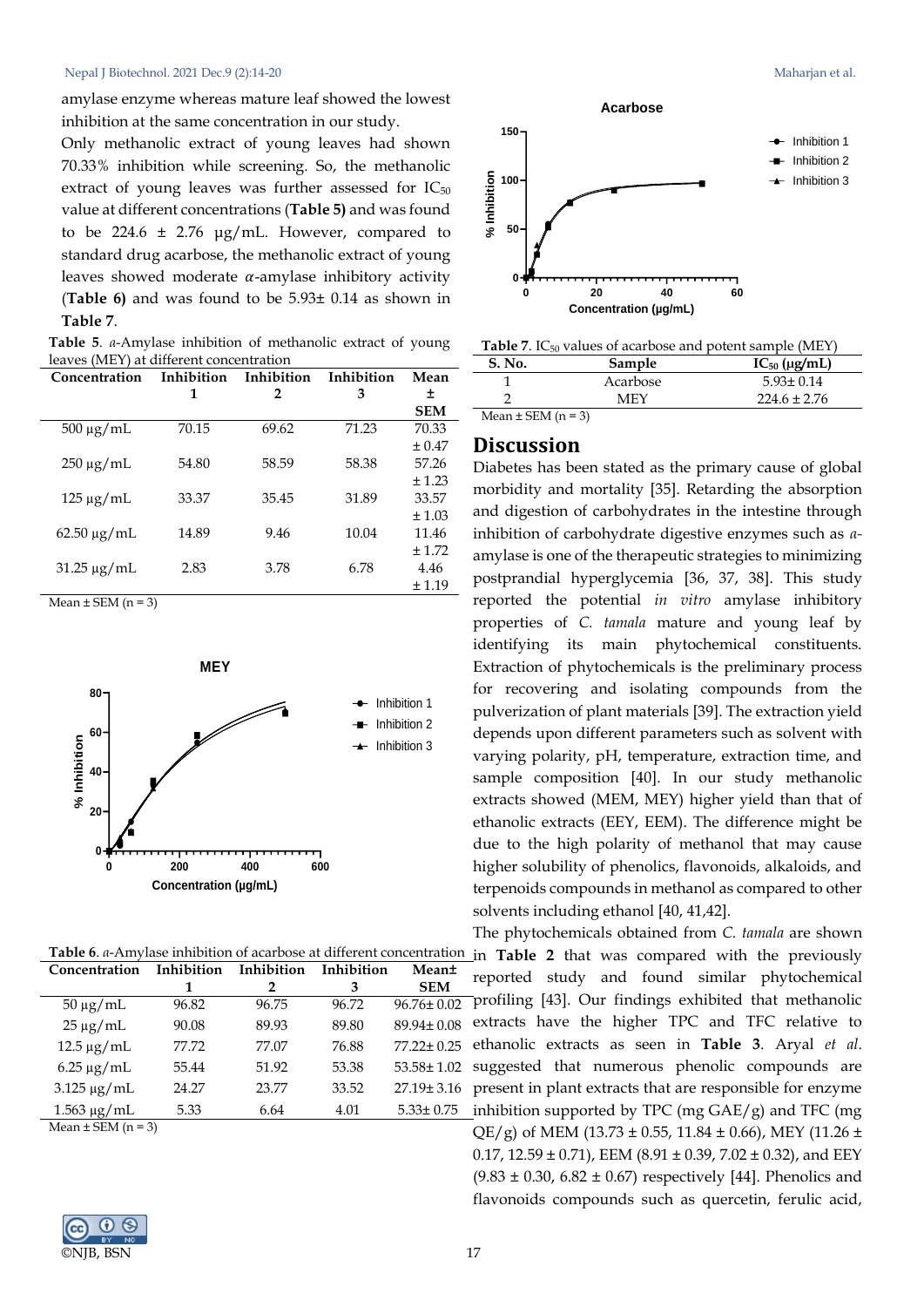#### Nepal J Biotechnol. 2021 Dec.9 (2):14-20 Maharjan et al.

anthocyanins, catechin, and resveratrol are the reason behind controlling glycemia via *α*-glucosidase, *α*amylase, and lipid peroxidation inhibition, insulin secretion, and accelerating glucose uptake [45,46]. The difference in TPC and TFC is due to different nature of extracting solvents [47]. Previously, it was revealed that younger leaves are most active in biosynthesis and accumulation of phenolic, flavonoid, and proanthocyanidins than the mature leaves of *Lantana camara* [48]. Similarly in our study, among young and mature leaf extracts, only methanolic extract of young leaf showed significant inhibition toward the *α*-amylase enzyme. The ethanolic extract of young leaf failed to show significant inhibition that might be due to its less polar nature causing lower yield of phenolics and flavonoids compounds.

Besides that, high flavonoid content of MEY might be responsible for high inhibition as compared to other extracts. Several potential *α*-amylase and *α*-glucosidase inhibitors from medicinal plants belongs to flavonoid class as reported by earlier study [49]. Phenolic compounds including flavonoids and tannins have been reported to play a vital role in controlling diabetes [50, 51, 52]. Phenolic compounds mainly flavonoids interact strongly with proteins and could inhibit their enzymatic activities by making complexes and changing conformation [53]. The  $IC_{50}$  value of acarbose as positive control showed around 40 times more potency than MEY as shown in **Table 5**. This might be due to plant extract contains a jumble of multiple compounds as compared to pure inhibitor compound acarbose [34, 54].

Previous studies reported that polyphenol compounds (proanthocyanidins) derived from different plant sources showed potent amylase inhibitors [55, 56]. A-type procyanidin oligomer of cinnamon led to potent antioxidant properties and acts as an insulin sensitizer [57]. Besides that, cinnamtannin D-1 (CD1) isolated from *C. tamala* was reported to shield pancreatic *β*-cells from palmitic acid-induced apoptosis and oral consumption of cinnamaldehyde had hypoglycemic and hypolipidemic activity in STZ-induced diabetic rats respectively [23, 58]. These compounds might be present in the extract of young leaves, so further isolation and molecular characterization are needed.

### **Conclusion**

The present study evaluated phytochemical constituents as well as *α*-amylase inhibition of methanolic and ethanolic extracts from young and mature leaves of *C. tamala*. The *in vitro* results revealed that methanolic extract and young leaves possess higher antidiabetic



activity. Thus, it was suggested that further investigation for isolation and characterization of a bioactive compound and its kinetic study from MEY should be carried out that can act as an anti-diabetic agent.

### **Abbreviations**

GAE (Gallic Acid Equivalent), QE (Quercetin Equivalent), CNPG3 (2-chloro-4-nitrophenyl-*α*-Dmaltotrioside), MEY (Methanolic Extract of Young leaf), MEM (Methanolic Extract of Mature Leaf), EEY (Ethanolic Extract of Young leaf), EEM (Ethanolic Extract of Mature Leaf), TPC (Total Phenolic Content), TFC (Total Flavonoid Content)

### **Author's contributions**

This research was performed in collaboration with all authors. RM and KK have contributed to the plan of the research work. The first draft was written by RM, responsible for data analysis, who conducted technical work (Lab). SKK supervised the research project, PT revised the manuscript. The final manuscript was read and approved by all authors.

### **Competing interests**

No competing interests.

## **Funding**

The research was completed by financial support from the University Grant Commission (Sanothimi, Bhaktapur, Nepal).

## **Acknowledgments**

The authors extend their appreciation to the Central Department of Chemistry, Tribhuvan University for providing an opportunity to conduct this research and Prof. Dr. Suresh Kumar Ghimire of Central Department of Botany, Tribhuvan University for plant identification

# **Ethical approval and consent**

Not applicable

### **References**

- 1. IDF Diabetes Atlas 9th edition 2019 [Internet]. [cited 2020 Sep 2]. Available from: https://www.google.com/search?client=firefoxb-d&q=IDF+Diabetes+Atlas+9th+edition+2019.+%5B Online%5D.%28URL+https%3A%2F%2Fwww.diabetesatlas.org %2Fen%2F%29.+%28Accessed+27+January+2020%9
- 2. WHO | *Global report on diabetes* [Internet]. WHO. World Health Organization; [cited 2020 Sep 2]. Available from: http://www.who.int/diabetes/global-report/en/
- 3. Rowley WR, Bezold C. Creating Public Awareness: State 2025 Diabetes Forecasts. Popul Health Manag [Internet]. [cited 2020 Oct 30]. Available from: https://www.liebertpub.com/doi/ full/ 10.1089/pop.2011.0053
- 4. Sansar N. World Diabetes Day 2018: 4% of Nepal Population Diabetic! [Internet]. Nepali Sansar. 2018 [cited 2020 Sep 2]. Available from: https://www.nepalisansar.com/health/ worlddiabetes-day-2018-4-of-nepal-population-diabetic/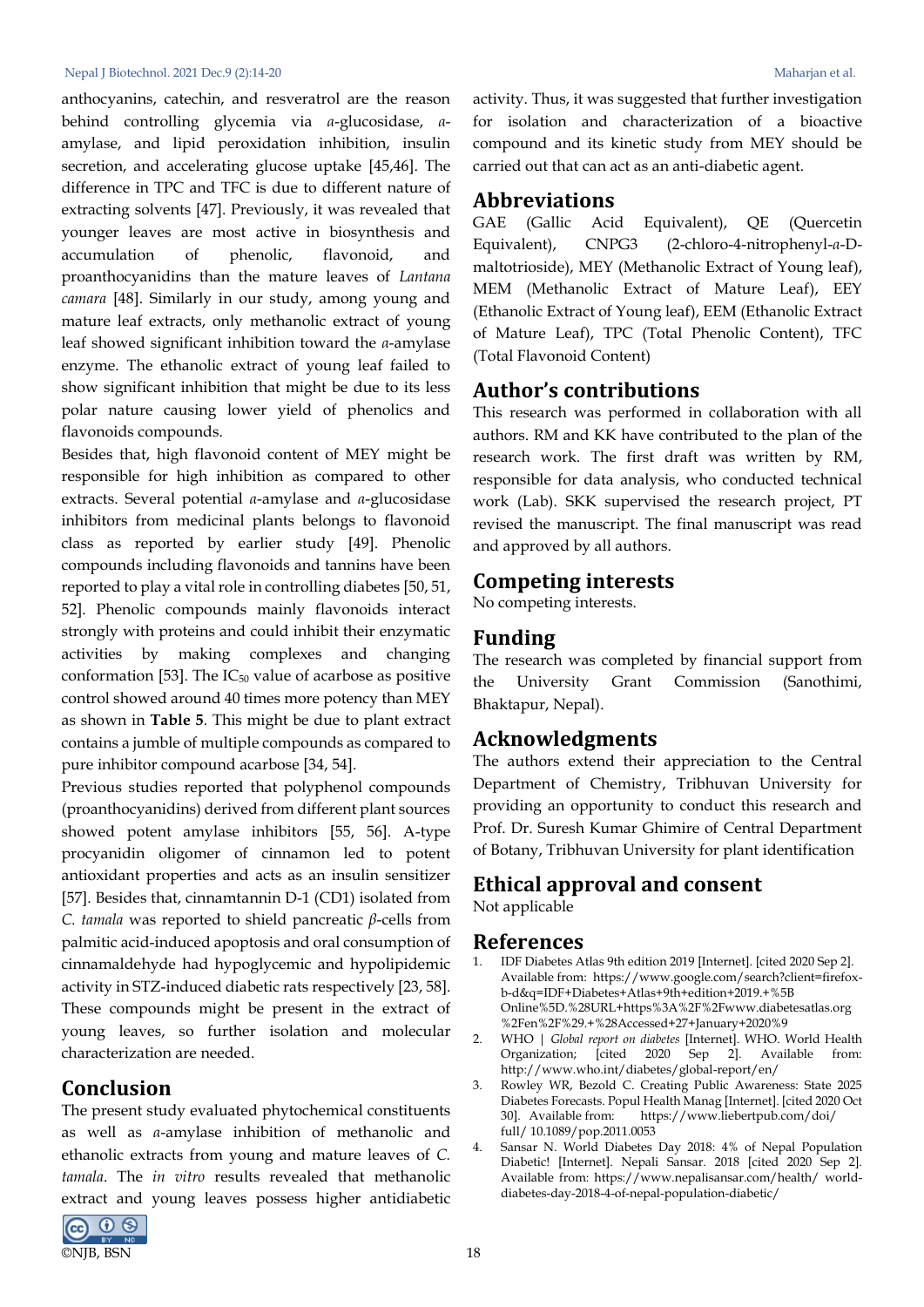#### Nepal J Biotechnol. 2021 Dec.9 (2):14-20 Maharjan et al.

- 5. Baynes JW. Role of oxidative stress in development of complications in diabetes. Diabetes. 1991;40(4):405-12. https://doi.org/10.2337/diab.40.4.405
- 6. Tahrani AA, Piya MK, Kennedy A, Barnett AH. Glycaemic control in type 2 diabetes: targets and new therapies. Pharmacol Ther. 2010;125(2):328-61. https://doi.org/10.1016/ j.pharmthera .2009.11.001
- 7. Kumanan R, Manimaran S, Saleemulla K, Dhanabal SP, Nanjan MJ. Screening of bark of *Cinnamomum tamala* (Lauraceae) by using *α*-amylase inhibition assay for anti-diabetic activity. Int J Pharm Biomed Res. 2010;1(2):69-72.
- 8. Sudha P, Zinjarde SS, Bhargava SY, Kumar AR. Potent *α*-amylase inhibitory activity of Indian Ayurvedic medicinal plants. BMC Complement Altern Med. 2011;11(1):5. https://doi.org/10.1186/1472-6882-11-5
- 9. Barni F, Berti A, Rapone C, Lago G. *α*-Amylase kinetic test in bodily single and mixed stains. J Forensic Sci. 2006;51(6):1389-96. http//doi.org/10.1111/j.1556-4029.2006.00259.x
- 10. Yang J-H, Lin H-C, Mau J-L. Antioxidant properties of several commercial mushrooms. Food Chem. 2002;77(2):229-35. https://doi.org/10.1016/S0308-8146(01)00342-9
- 11. Majumder P, Paridhavi M. An ethno-phytochemical and pharmacological review on novel Indian medicinal plants used in herbal formulations. Int J Pharm Pharm Sci. 2013;5(4):74-83.
- 12. Flora of Nepal Online Flora [Internet]. [cited 2020 Sep 2]. Available from: http://www.floraofnepal.org /onlineflora? name= rossulariaceae&pubname=FloraOfNepal
- 13. Kapoor IPS, Singh B, Singh G. Essential oil and oleoresins of *Cinnamomum tamala* (tejpat) as natural food preservatives for pineapple fruit juice. J Food Process Preserv. 2008;32(5):719-28. https://doi.org/10.1111/j.1745-4549.2008.00200.x
- 14. Gaur RD. Traditional dye yielding plants of Uttarakhand, India. Indian J. Nat Prod Resour. 2008;7:154-265.
- 15. Malla SB, Shakya PR. Medicinal plants of Nepal. His Majesty's Government of Nepal, Ministry of Forests, Department of Medicinal Plants; 1970.
- 16. Prasad KN, Yang B, Dong X, Jiang G, Zhang H, Xie H, *et al*. Flavonoid contents and antioxidant activities from Cinnamomum species. Innov Food Sci Emerg Technol. 2009;10(4):627-32. https://doi.org/10.1016/j.ifset.2009.05.009
- 17. Sultana S, Ripa FA, Hamid K. Comparative antioxidant activity study of some commonly used spices in Bangladesh. Pak J Biol Sci. 2010;13(7):340.
- 18. Parekh J. In vitro screening of antibacterial activity of aqueous and alcoholic extracts of various Indian plant species against selected pathogens from Enterobacteriaceae. Afr J Microbiol Res. 2007;1(6):92-9. https://doi.org/10.5897/AJMR.9000402
- 19. Jeyasree P, Dasarathan P. Screening of phytochemicals and immuneomodulatory potential of amedicinal plant, *Cinnamomum tamala*. Int J Pharma Sci Res. 2012;3:1049-52.
- 20. Thombre RS, Shinde V, Thaiparambil E, Zende S, Mehta S. Antimicrobial activity and mechanism of inhibition of silver nanoparticles against extreme halophilic archaea. Front Microbiol. 2016;7:1424. https://doi.org/10.3389 /fmicb.2016.01424
- 21. Sun P, Wang T, Chen L, Yu BW, Jia Q, Chen KX, Fan HM, Li YM, Wang HY. Trimer procyanidin oligomers contribute to the protective effects of cinnamon extracts on pancreatic β-cells in vitro. Acta Pharmacol Sin. 2016;37(8):1083-90. https://doi.org/10.1038/aps.2016.29
- 22. Udupa KN, Tripathi SN, Chandola HM. Effect of *Cinnamomum tamala* on plasma insulin vis-à-vis blood sugar in patients ofdiabetes mellitus. J Res Ayu Siddha. 1980;1:345-57.
- 23. Wang T, Sun P, Chen L, Huang Q, Chen K, Jia Q, Li Y, Wang H. Cinnamtannin D-1 protects pancreatic *β*-cells from palmitic acidinduced apoptosis by attenuating oxidative stress. J Agric Food Chem. 2014 Jun 4;62(22):5038-45. https://doi.org/10.1021/jf500387d
- 24. Shahwar D, Ullaha S, Khan MA, Ahmad N, Saeed A, Ullah S. Anticancer activity of *Cinnamomum tamala* leaf constituents towards human ovarian cancer cells. Pak J Pharm Sci. 2015;28(3):969-72.



- 25. Dumbre RK, Kamble MB, Patil VR. Inhibitory effects by ayurvedic plants on prostate enlargement induced in rats. Pharmacogn Res. 2014;6(2):127-32. https://dx.doi.org/10.4103%2F0974-8490.129031
- 26. Zhang S, Bi H, Liu C. Extraction of bio-active components from Rhodiola sachalinensis under ultrahigh hydrostatic pressure. Sep Purif Technol. 2007;57(2):277-82. https://doi.org/10.1016/j. seppur.2007.04.022
- 27. Sofowora A. Medicinal plants and traditional medicine in Africa. Ibadan. Niger Spectr Books Ltd. 1993:191-289.
- 28. Harborne AJ. Phytochemical methods a guide to modern techniques of plant analysis. Springer science and business media; 1998.
- 29. Evans WC. Trease and Evans Pharmacognosy. 15th ed. Sanders Co Ltd Singap. 2002.
- 30. Ainsworth EA, Gillespie KM. Estimation of total phenolic content and other oxidation substrates in plant tissues using Folin–Ciocalteu reagent. Nat Protoc. 2007;2(4):875-77. https://doi.org/10.1038/nprot.2007.102
- 31. Lu X, Ross CF, Powers JR, Aston DE, Rasco BA. Determination of total phenolic content and antioxidant activity of Garlic (*Allium sativum*) and Elephant Garlic (*Allium ampeloprasum*) by attenuated total reflectance–fourier transformed infrared spectroscopy. J Agric Food Chem. 2011;59(10):5215-21. https://doi.org/10.1021/jf201254f
- 32. Sapkota BK, Khadayat K, Adhikari B, Poudel DK, Niraula P, Budhathoki P, Aryal B, Basnet K, Ghimire M, Marahatha R, Parajuli N. Phytochemical Analysis, Antidiabetic Potential and in-silico Evaluation of Some Medicinal Plants. Pharmacogn Res. 2021;13(3):140-48. https:// doi.org/10.5530/pres.13.3.6
- 33. Chang C-C, Yang M-H, Wen H-M, Chern J-C. Estimation of total flavonoid content in propolis by two complementary colorimetric methods. J Food Drug Anal. 2002;10(3):178-82. https://doi.org/10.38212/2224-6614.2748
- 34. Khadayat K, Marasini BP, Gautam H, Ghaju S, Parajuli N. Evaluation of the alpha-amylase inhibitory activity of Nepalese medicinal plants used in the treatment of diabetes mellitus. Clin Phytoscience. 2020;6(1):1-8. https://doi.org/10.1186/s40816-020-00179-8
- 35. Bouguerra R, Alberti H, Salem LB, Rayana CB, Atti JE, Gaigi S, *et al*. The global diabetes pandemic: the Tunisian experience. Eur J Clin Nutr. 2007;61(2):160–65. https://doi.org/10.1038 /sj.ejcn.1602478
- 36. Hogan S, Zhang L, Li J, Sun S, Canning C, Zhou K. Antioxidant rich grape pomace extract suppresses postprandial hyperglycemia in diabetic mice by specifically inhibiting *α*glucosidase. Nutr Metab. 2010;7(1):1-9. https://doi.org/10.1186/1743-7075-7-71
- 37. Hamden K, Keskes H, Belhaj S, Mnafgui K, Allouche N. Inhibitory potential of omega-3 fatty and fenugreek essential oil on key enzymes of carbohydrate-digestion and hypertension in diabetes rats. Lipids Health Dis. 2011;10(1):1-10. https://doi.org/10.1186/1476-511X-10-226
- 38. Mayur B, Sancheti S, Shruti S, Sung-Yum S. Antioxidant and *α*glucosidase inhibitory properties of Carpesium abrotanoides L. J Med Plants Res. 2010;4(15):1547-53. https://doi.org/ 10.5897/JMPR.9000218
- 39. Stalikas CD. Extraction, separation, and detection methods for phenolic acids and flavonoids. J Sep Sci. 2007;30(18):3268-95. https://doi.org/10.1002/jssc.200700261
- 40. Do QD, Angkawijaya AE, Tran-Nguyen PL, Huynh LH, Soetaredjo FE, Ismadji S, *et al*. Effect of extraction solvent on total phenol content, total flavonoid content, and antioxidant activity of *Limnophila aromatica*. J Food Drug Anal. 2014;22(3):296-302. https://doi.org/10.1016/j.jfda.2013.11.001
- 41. Duh P-D, Yeh D-B, Yen G-C. Extraction and identification of an antioxidative component from peanut hulls. J Am Oil Chem Soc. 1992;69(8):814-18. https://doi.org/10.1007/BF02637703
- 42. Gill S, Panthari P, Kharkwal H. Phytochemical investigation of high altitude medicinal plants *Cinnamomum tamala* (Buch-ham) Nees and Eberm and Rhododendron arboreum smith. Am J Phytomed Clin Ther. 2015;3:512-28.